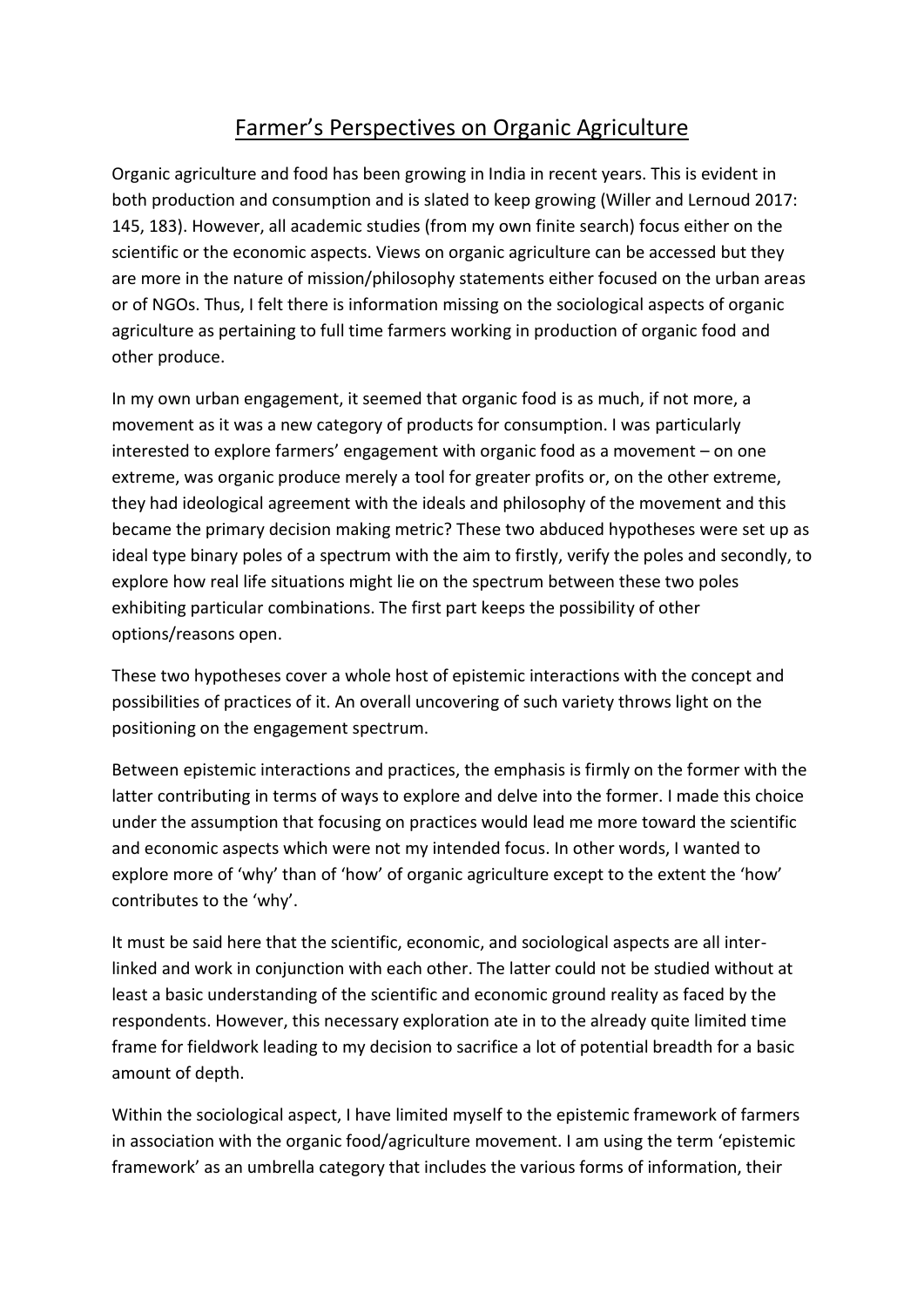sources, the various analyses + interpretations done on that data both individually and collectively. In other words, how information and judgements regarding a phenomenon work at the everyday level to produce outcomes in terms of decisions and actions.

I have also purposefully limited the agricultural context in light of which I look at organic agriculture. Organic agriculture is still a part of the larger socio-politico-economic framework of agriculture. While it is a subset, it shares many features with the latter. For example, in Punjab, the issue of labour shortage (to do with changing caste relations within the state and NREGA caused changes in immigrant, particularly Bihari, occupational patterns) or – particularly in the Doaba region – the desire on part of the current generation (and their parents) to emigrate abroad instead of continuing with farming have a big influence on how agriculture functions in the state and organic agriculture is no exception.

Hence, in order not to get side-tracked, I have chosen to focus on those factors that are either pertinent only to organic agriculture or are have a facet which is unique to organic agriculture. The judgement of allocation of factors to appropriate categories was mine own and it developed as the fieldwork progressed.

### **The Field**

The fieldwork was conducted in Jalandhar and Hoshiarpur districts of the Doaba region of Punjab. The original plan was to conduct fieldwork in appropriate locations from all over Punjab. However, during the initial phase of the fieldwork, I discovered that there are substantial differences between agricultural practices between Doaba and other regions of Punjab – including the sociological aspects. Very broadly speaking, Doaba region sees lower landholding size, more diversification in cropping patterns including lesser percentage of land dedicated to the main cereal corps, and the sociologically relevant factor of this region being the centre of emigration from Punjab indicating a reduction in status associated with agriculture. In light of this information, I was convinced that the Doaba region can be treated as unique from the other places. Covering other areas would thus have necessitated going over some of the basics of agriculture in those places as well, reducing the time available for my intended focus. Since I had started my fieldwork in the Doaba region (purely for logistical reasons), I decided to stick to this region rather than expand to locations in other places.

My primary respondents are two groups of farmers who form my case studies. The first respondent is Varundeep Vashist of Jai Kisan Welfare Society (JKWS) from Kanga Mai village in Hoshiarpur district. Varun is a farmer and president of the society which is a cooperative of organic farmers in the region. I took Varun to be the representative of the entire society. The second set of respondents is of Amarjit Singh and Karamjit Singh, two brothers of a family of ten in Chharhke village near Bhogpur in Jalandhar district. The family farms as a unit under the name of Bhangu Natural Farming (BNF) on 11 acres of land.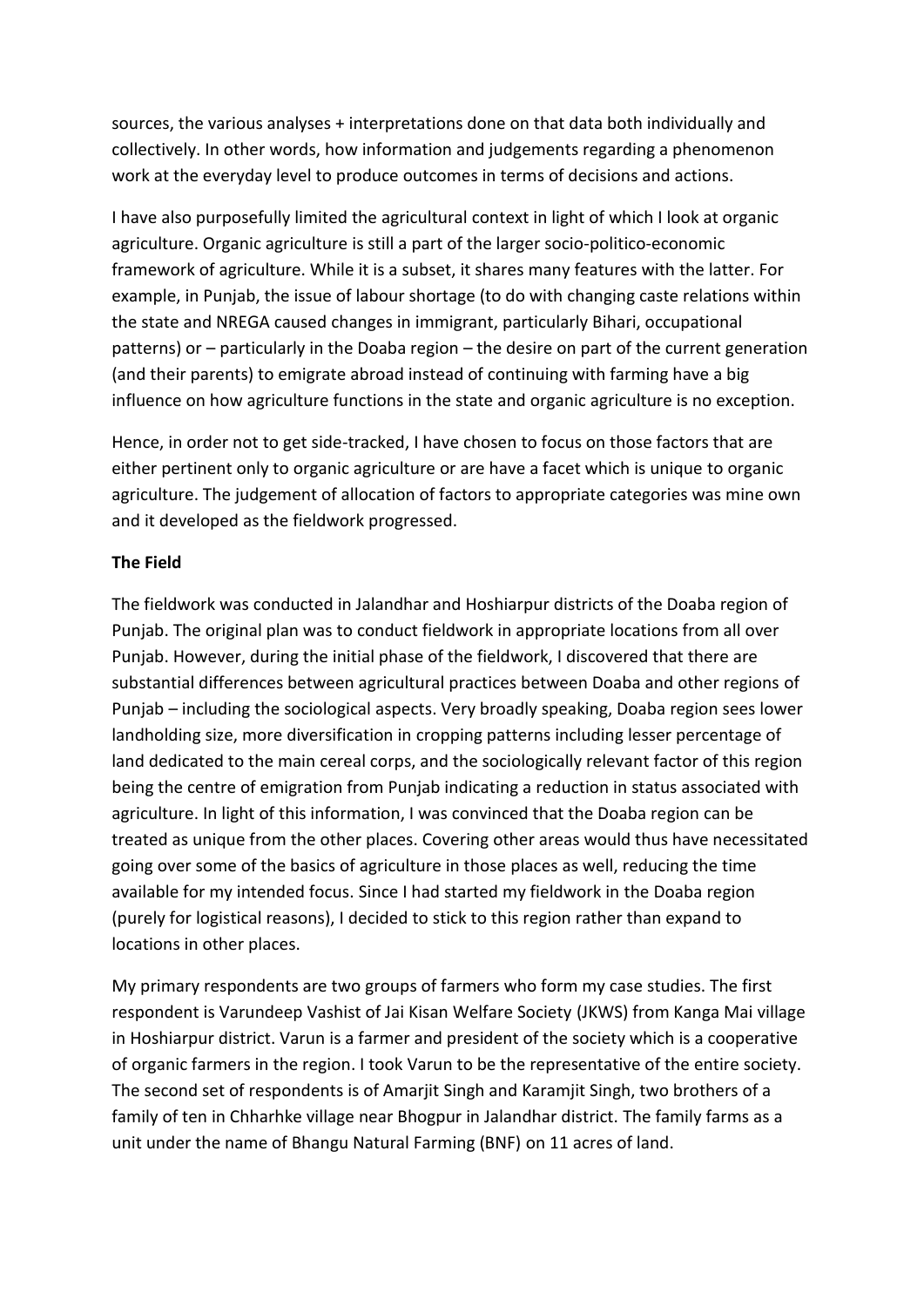For contextual secondary data I also interviewed a number of farmers in various villages around Hoshiarpur, Jalandhar and Phagwara cities. These include both organic and nonorganic farmers. I also talked to a government official in the department of horticulture in Thalla, Phagwara and a government agriculture scientist at the Centre of Excellence for Vegetables, Kartarpur, Jallandhar. Furthermore, I also interviewed a couple of organic produce shop owners and a number of consumers in Jalandhar city.

I selected the two case studies based on my assessment of their representation of the two poles of organic farming based on the primary reason for adoption – material benefits or ideological drive. As Karamjit put it: "There are only three reasons for someone to adopt organic farming: greed, passion or being forced [by the government]." As reported by a number of respondents, since the Punjab government's role is minimal in promotion of and support to organic agriculture, I did not include the third reason as a possible pole in my study.

Furthermore, the two sets of respondents also form opposite poles in terms of membership. JKWS is a cooperative of about forty farmers and I wanted to explore their working as a corporate group rather than a collection of individuals. On the other hand, BNF is one family farming on about eleven acres as a single unit. They represented the pole of individual farmers interacting with organic agriculture.

## **Case Study 1 – Jai Kisan Welfare Society**

Formed in 2015 as an offshoot of FAPRO, a farmers' cooperative society in Hoshiarpur district, JKWS currently has a membership of 40 active organic farmers, the bulk of whom are drawn from the membership of FAPRO which provides a readymade catchment of around 700 farmers to convince to adopt organic farming. FAPRO also provided the initial funding for JKWS as well as access to processing plants and other facilities.

After finishing his studies and working in the corporate sector, Varun came back to his village with the twin desires of having his own startup as well as contributing to his immediate society. Initially he was given the charge of a project by FAPRO and on its success, the Board of Directors agreed to his suggestions of supporting a collective organic farming project. The entire project has been his brainchild and he currently acts as the president of JKWS. He comes from a farming family which still runs their own farms in the region. From my observation at his house and farms, it was clear that while his primary occupation might be with JKWS, he is still actively engaged in the family's farms which were being run on the same principles and procedures that form the core of JKWS' style of farming and were being followed by other farms I visited.

The team of JKWS comprises Varun and other local, educated youth in management roles overseen by the FAPRO Board of Directors and assisted by scientific, banking and other experts who consult for FAPRO as well. During one of my interviews, Varun received a call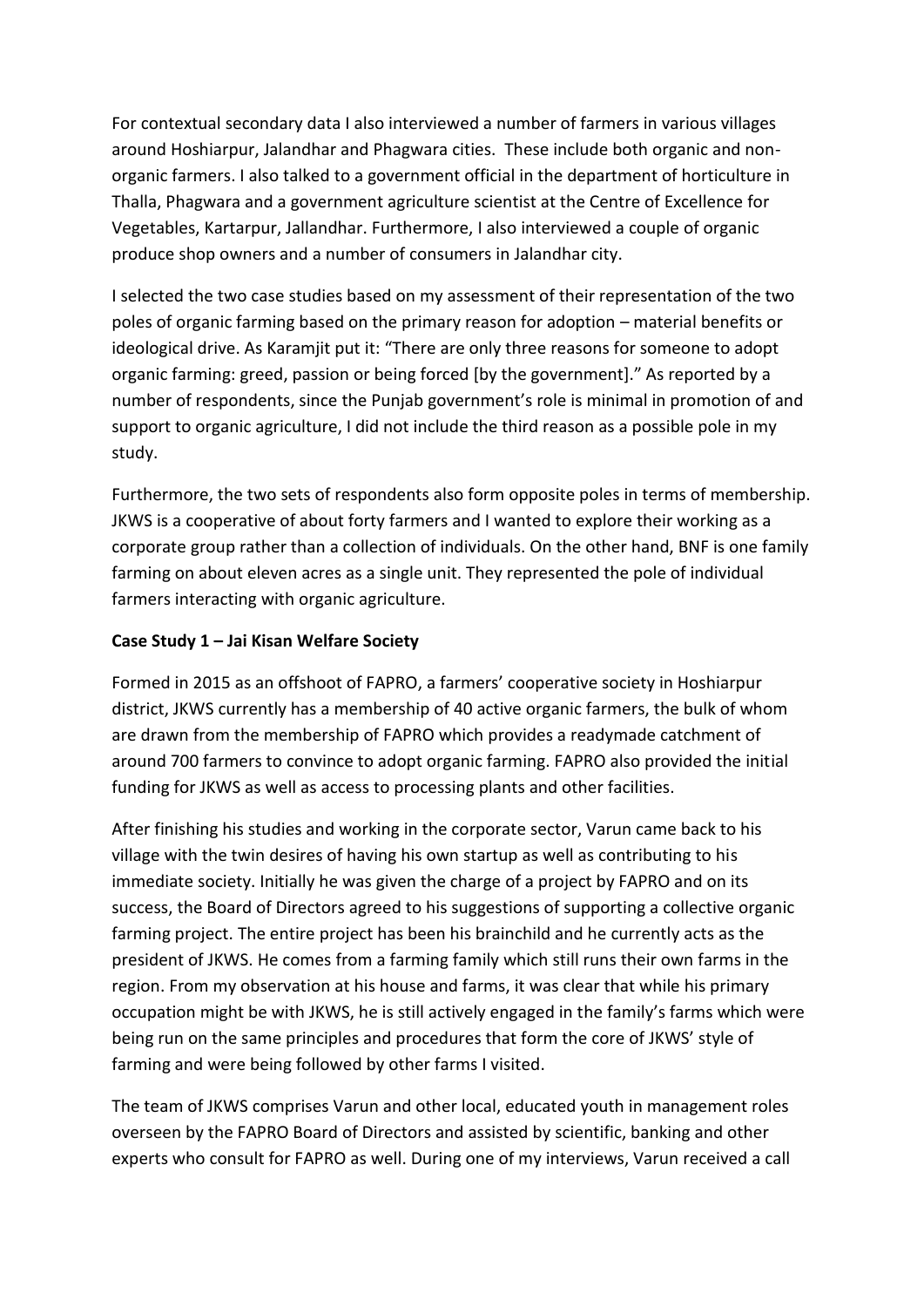by a farmer who wanted to book the services of an agricultural scientist for a farm visit. Similarly, equipment and facilities are also shared with a central cold storage for general produce and a processing plant for honey, turmeric and other spices.

In Varun's words, the farming practices of JKWS are more correctly called sustainable farming than organic farming. He is knowledgeable of the vast body of literature and multiple idea of and regarding organic farming. The core of JKWS' actual processes was adopted from the practical experiments of an individual farmer whose directing philosophy was of a return to natural roots of agricology. This involves a combination of the five elements that are thought to compose nature – air, water, fire, earth and space; a construction deriving from an alternate-science/magic combination of explanations of reality. These principles were combined by that farmer with his traditionally developed, hands-on knowledge of farming to experiment and produce non-conventional practices with the primary aim of enhancing the quality and quantity of farm produce in a holistically sustainable way to ensure the wellbeing of the farmer.

JKWS builds on this initial set of process with their own ongoing experiments with pedagogic and intellectual inputs from all the sources they find relevant; these include ideas from the participating farmers, ideas from various textual sources – technical or otherwise – as well as other experts. Primarily, the process depends on maximising the efficiency of each input by understanding the nature and procedure of its impact. The farming is done on a system of raised, rectangular beds with narrow troughs running between them. There is an initial pre-season preparation of beds in which the field is tilled anew and the beds reconstructed and watered. Once sowing is done, the addition of water and other inputs is done on the troughs. Multi-cropping is done on the beds with particular sets of crops that have been decided based on a combination of theoretical understanding and practical experimentation which tries to consider harvest timings, crop cycles, market viability as supporting factors to agricology concerns. The example I was explained involved sugarcane as the primary crop with the first secondary crop being cucumber, then onions and finally turmeric over an entire period of roughly 15-16 months. Sugarcane was the primary cash crop, turmeric was a high value crop also chosen because it requires less of sunlight and by the time it is planted, the sugarcane plants are quite how and provide sufficient shade. Cucumber and onion were chosen to their relatively small farming cycles providing for relatively continuous income while the farmer is waiting for sugarcane to mature. The efficiency of inputs is maximised by steps such as twice the space between each individual plant than normal precise timings, methods and quantities of application of water and other inputs to avoid over-competition between plants and oversaturation of inputs leading to wastage. The main sources of fertiliser are the straw and decomposing plants from the previous farming cycle. When asked about this latter step, I was informed, using quite detailed scientific knowledge for a non-scientist, about the proportions of each nutrient that form the body of each plant, how much is retrievable by on site composting, how the different varieties selected cover the deficiency in nutrients of other crops in a particular multi-cropping set displaying both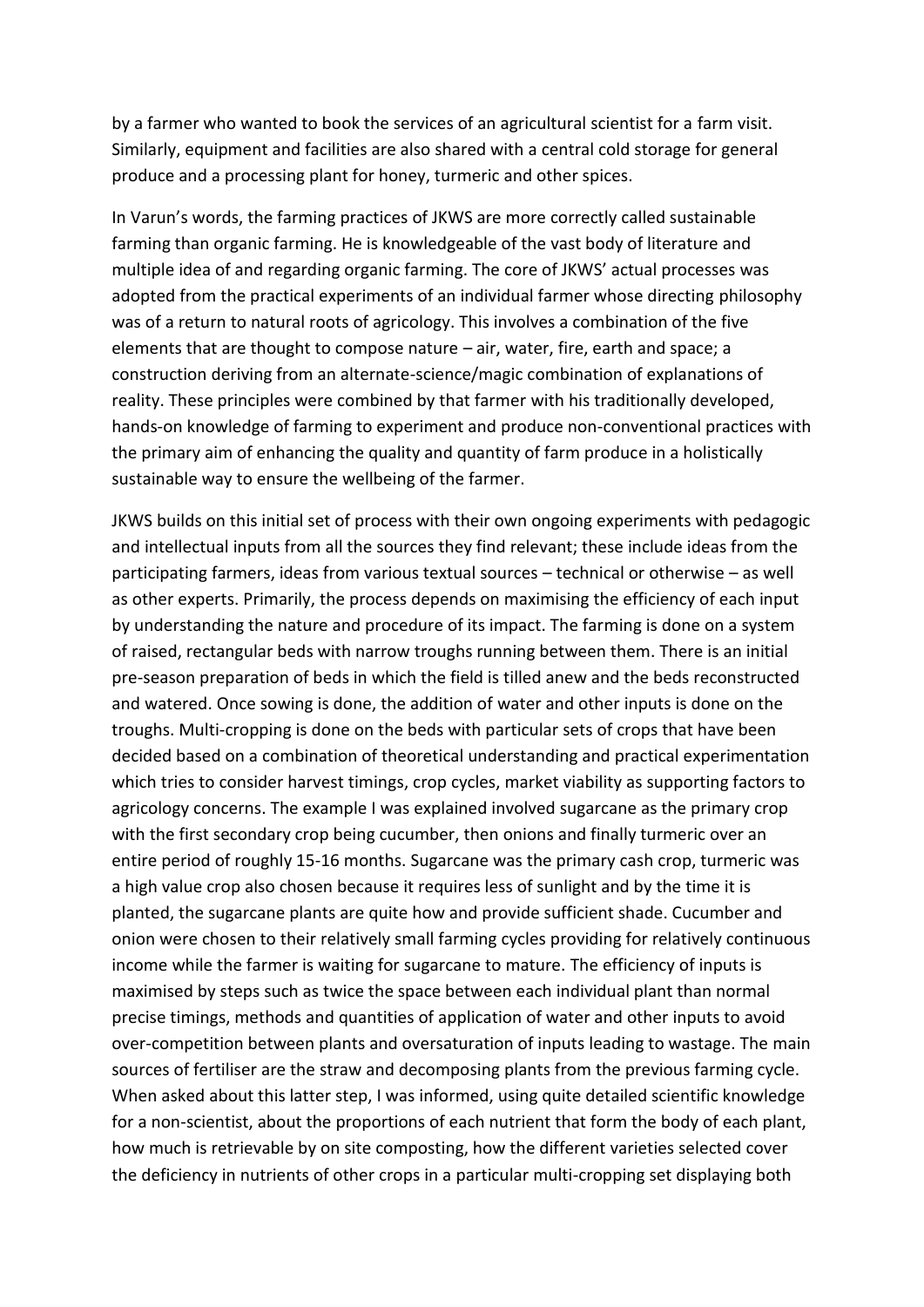an awareness and an active engagement with technical knowledge which is applied in conjunction with everyday experiences and knowledge making.

In what was common with other sources, respondents and literature, using medical metaphors, the explanation of the organic farming process was that, like with addiction, there is an initial withdrawal period in which the quality of the field deteriorates influencing output. However, once the soil has been rejuvenated, in JKWS' case, by sticking to their particular process and formulation, all that subsequently needs to be done is regular minimal maintenance. This was also evident in their labour usage patterns in which barring the high requirement periods of preparation, sowing and harvesting, by ensuring daily implementation of practices such as weeding, reduced the labour requirement by not letting problems get out of hand. From my other sources, weeding was reported as the biggest labour requirement, but, on juxtaposed questioning, it did turn out that most of the others do not practise daily weeding. As I saw in a couple of farms, the amount of weeds in a field can get very large and dense – making it difficult for my untrained eye to differentiate crops from weeds – thus needing intense labour work.

This process of carefully and regularly maintaining a field once it has been setup was said to have removed the need for synthesised fertiliser intervention and reduced the need for pesticides. In what was then surprising for me, it turned out that some form of pesticides for particular pests are absolutely essential with no alternative existing; so much so that even internationally recognised commercial standards of organic certification do not restrict the use of these synthesised inputs – they merely recommend judicious and careful use. In order words, unlike the received idea of organic being 'chemical-free', reputed and trustworthy certification allows for the application of synthesised chemicals.

On being probed on this issue, Varun admitted that their actual mode of farming is sustainable rather than organic. While the certification process had been started for some of JKWS members, the main rationale given for doing so was that people recognise the 'organic' label and having the certificate would increase their marketability. In his view in terms of actual usage of synthesised chemicals, JKWS' practices are far ahead of recognised standards, with, for example, the conversion period to full organic from full conventional being only about a year rather than three years while reducing the initial drop in farm productivity.

This sustainability wasn't only in terms of the environment but as a holistic measure. The primary and the immediate target was improving farmers' welfare and standard of living chiefly by increasing their income through both lowering costs and increases prices – the markup, however, was intentionally kept lower than practices by other organic produces to ensure the viability of demand. From mandi rates, 10-20% markup went to the farmers and another 10-20% to JKWS. Despite having the option of selling (at least some of) their produce at much higher markups, upto even double or triple the prices, since JKWS is a collective that has to work for many member farmers, the decision was made to keep the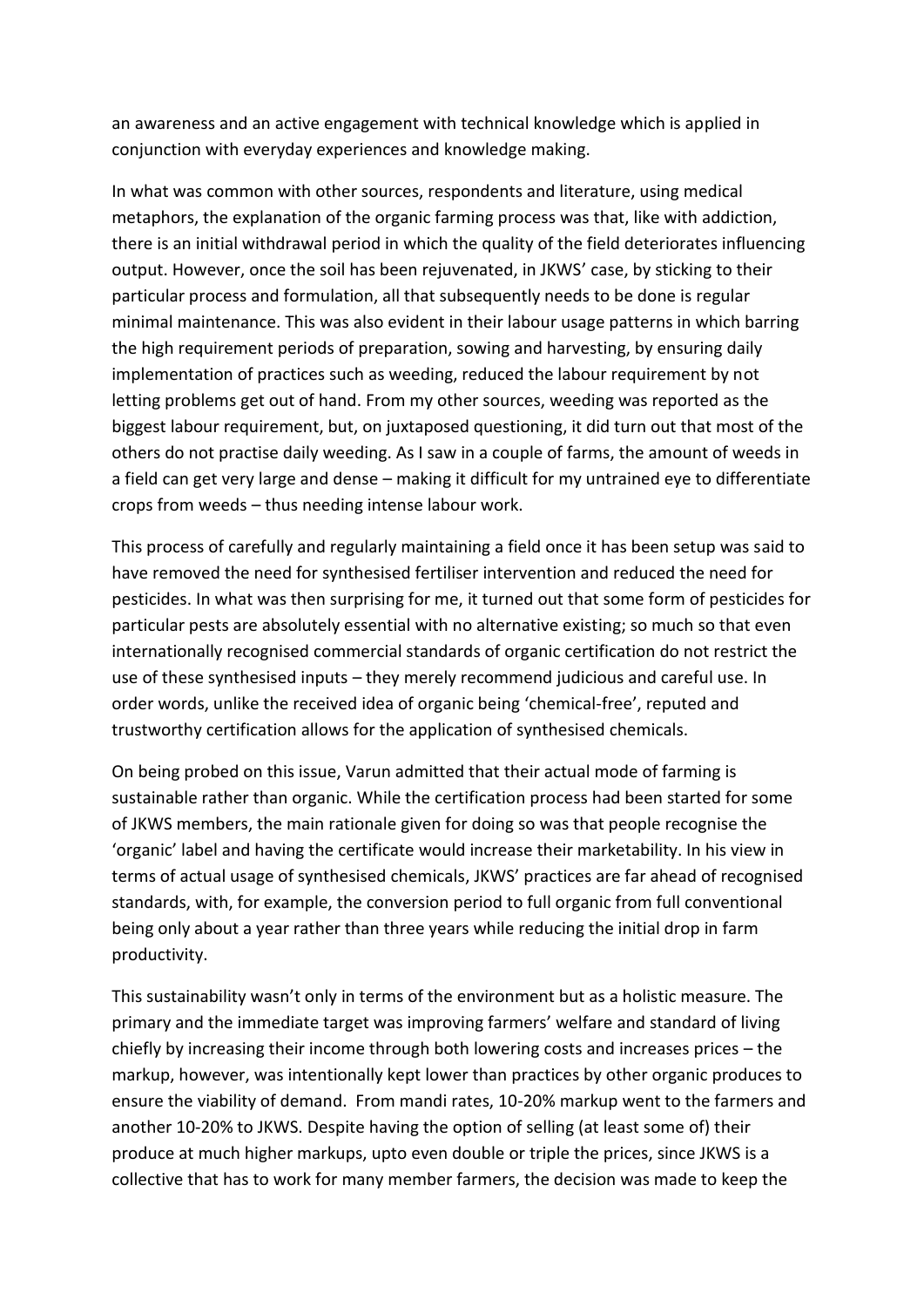minimise the markup to ensure a large enough market so that every producer could benefit. This produce is primarily sold through their own outlets with some deals for supplying other shops and also main governmental agricultural marketing company. They also have a tie-up with a women's self-help group in a nearby village who buys their raw product and processes them for sale.

The theoretical ideas, or even the practical experiences were collected from a number of different sources and then experimented upon locally. A small number of their membership, who were called the more 'progressive' farmers, are usually the ones who conduct the experiments on their fields in collaboration with the management team. Any new idea, equipment or process is first experimented upon to decide its validity and the precise formulation of its application in the immediate farm context before it is advocated to other members. In this manner, they have experimented with green houses (polyhouses in local parlance) and rejected them, to take an example, and an experiment is ongoing on community farming with four farmers in a particular village pooling their land and resources on an equity basis to farm together.

Furthermore, the entire process was constructed, and implemented, with an eye towards flexibility as a response to variability in farmers' motivations, intentions and decision making. Apart from the technical recommendations, all other choices were sought to be increased. JKWS farmers have the option of using the JKWS brand or their own, to convert only a part of the field or their entire landholding and to decide their own levels of engagement with organic/sustainable farming and the society itself. Particularly the issue of partial conversion was justified to me in the terms that those are baby steps and the farmers are hesitant about new things. Such an approach recognises and allows for a process of discovery, understanding and acceptance that is spread over a larger period of time thus reducing the entry barriers to organic/sustainable farming by allowing for hedging of opportunity costs.

One of the testaments of the larger success of this endeavour and its processes, technical and otherwise, is that in a region which values emigration to Canada very highly and where, every farmer, even the successful and visibly well-off ones bemoaned the stature of farming and wished for their children to either get jobs in cities or emigrate to Canada, JKWS has seen an increasing interest by young farmers, who, admittedly, are primarily attracted by higher incomes but in that process have the potential of continuing with the traditions of their foreparents and reviving the rural Punjabi society.

Along with a practical approach, JKWS' advocacy to non-organic farmers relies quite heavily on other farmers who can act as living and successful examples of the claims JKWS makes and the processes it has developed. The basic ideas of the five elements of nature that forms the epistemological fundament of the rest of their farming philosophy and practice is one that can be considered to be a common-sensical scientific/magical understanding of the reality of nature which makes it a familiar basis for further arguments. A foundation of this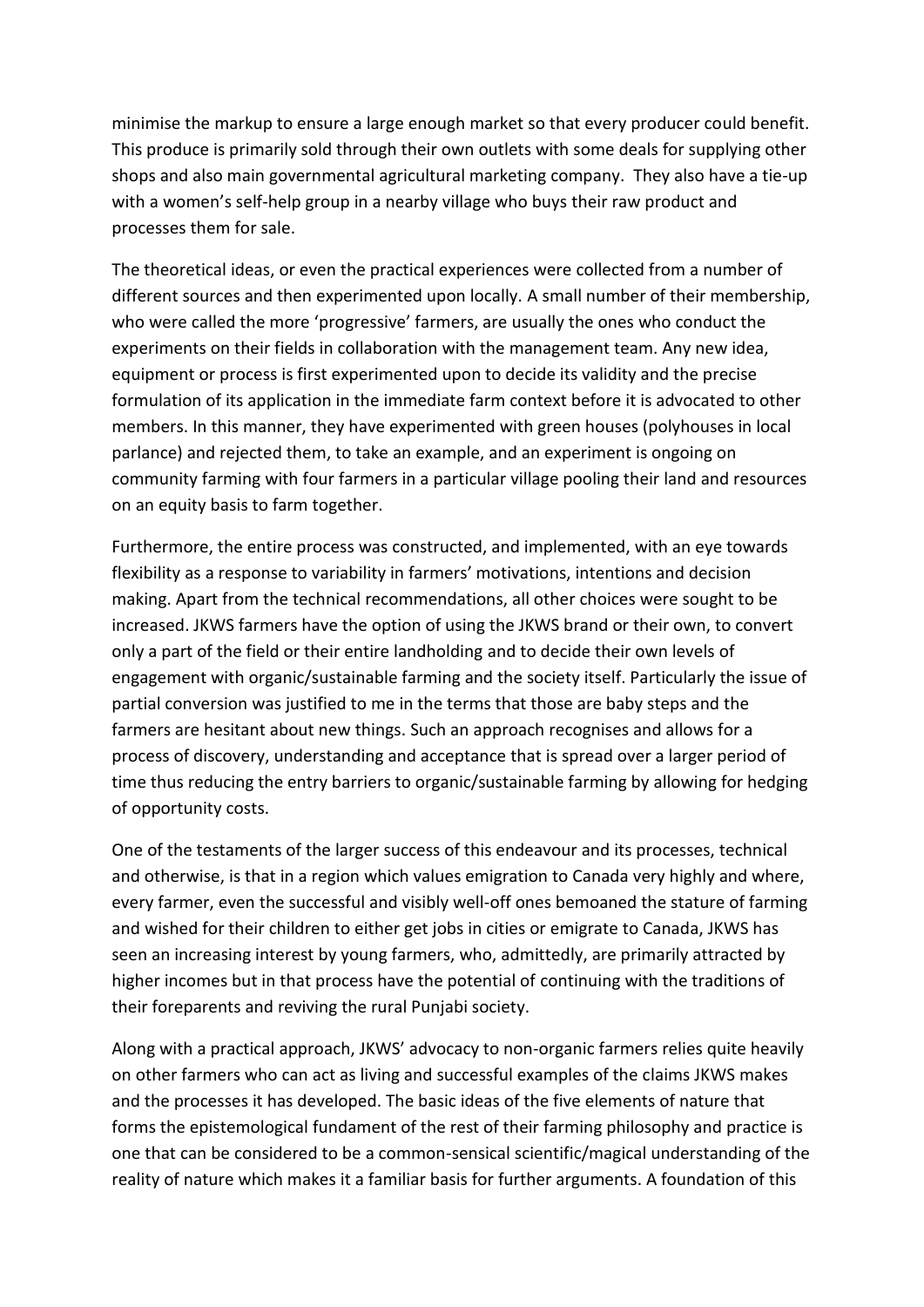sort is combined with precise and detailed procedural insights, practically sensitive conversion process, a mutual support network leading to solidarity through the institution of a cooperative farmers' society – as both FAPRO and JKWS – along with a holistic approach that seeks to balance concerns regarding the environment, health (of the farm, the produce and the people), markets (in terms of costing, supply chains, marketing and consumer awareness) and future sustainability all with the aim of promoting overall farmer's welfare, including economic, both in the present and the future. This set of goal, ideas, specific practices and inbuilt (as much as is attempted) steps for risk amelioration make the JKWS organic/sustainable farming package, in my opinion, to be an attractive and reliable one. Even though my own opinion is irrelevant – I am not a farmer – this package was considered as attractive by most of my respondents. Since quite early in my fieldwork I had come across conflicting viewpoints, I had adopted the strategy of juxtaposing them by asking my respondents for their views on what was reported by other respondents. This was done both to affirm statements of facts as well as to explore the ways my respondents reacted epistemologically to (potentially) contrasting opinions, viewpoints and philosophies.

Throughout my interviews, one of the common themes that every respondent touched upon in their own way was that the primary concern of the farmer is their own immediate economic benefit. While, they are aware of the non-monetary costs of conventional farming such as ill-health or pollution, to take two examples, but lack of practicable means of reducing all these other costs and harmful effects without influencing their earnings negatively stops all but a few exceptional cases (who are also considered, in local understanding, as being 'progressive') from discarding the conventional economic/technical farming process as practised in Punjab with its reliance on credit cycles, synthesised chemical input and government support (or its lack).

In other reasons for resistance to adoption, I felt the most common one was a certain familiarity with the conventional system, particularly since it is so well established and institutionalised, leading to a undescribed hesitation to try out new things. As even one organic farming respondent told me, one has one's limitations and can only do so much. In adoption, there is a lot that has to be learnt anew, especially in its day to day practicalities of implementation and thus, whether you call it laziness or mental or social inertia (and my respondents didn't call it anything), there is a great lack of sufficient motivation to leave the existing comfort zone. This was an issue faced by JKWS as well in their advocacy efforts with a number of farmers also making it an issue of pride that they know their business and there is nothing to change or learn. This was called an ego issue by Varun but in my view even if ego is at play, it is only one part of a larger set of reasons, some of which are unintentional/unconscious, which create non-material barriers to adoption.

Admittedly, my sample size is quite limited and I am not sure of its representation of the entire set of farmers in Doaba, still, out my respondents only the BNF family were directly and completely critical of JKWS and their processes. They form the other pole of the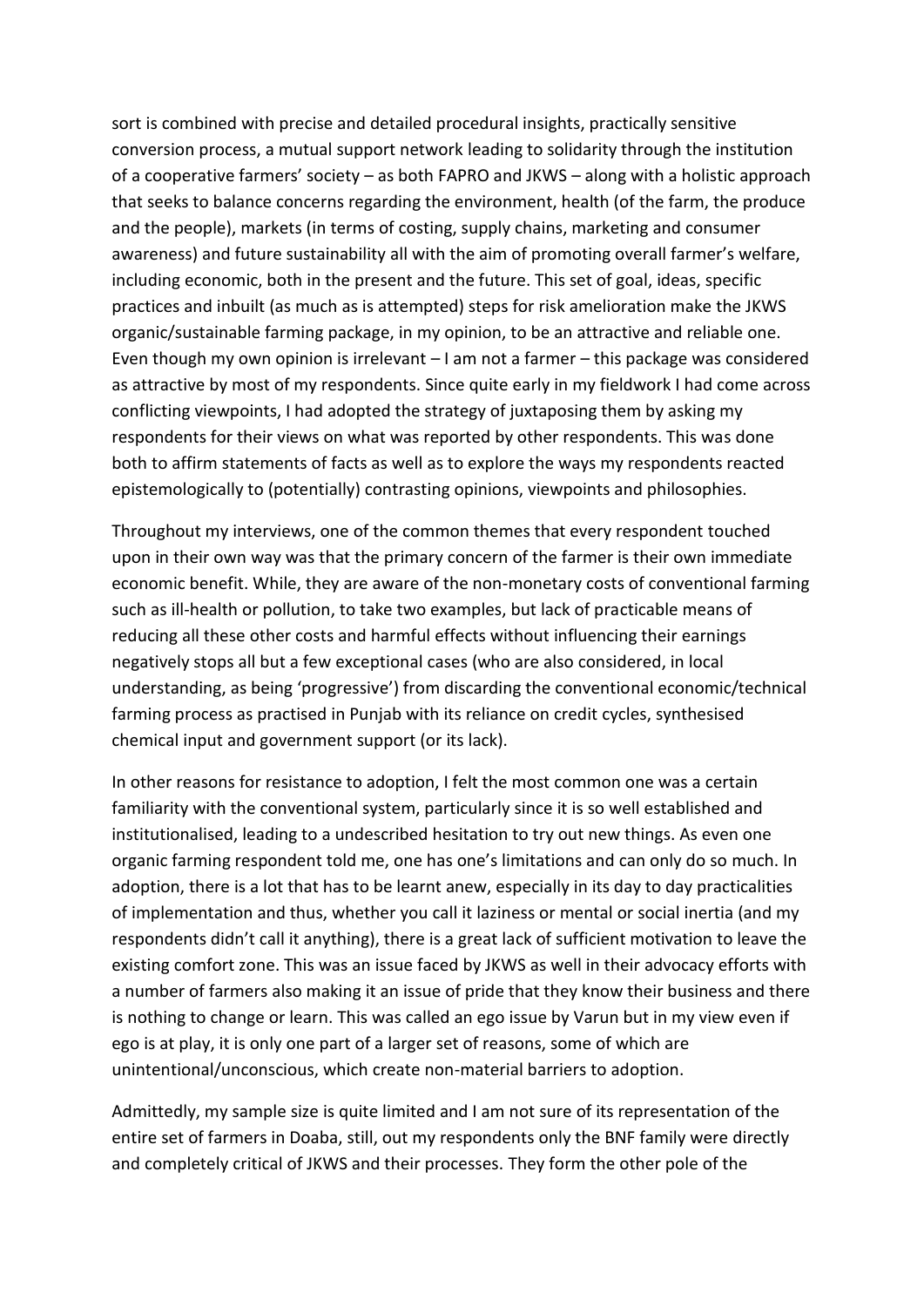spectrum although, at the deep level, some of their processes are similar or even same with that of JKWS.

## **Case Study 2 – Bhangu Natural Farming**

The BNF family was approached in the early 2000s by a government agricultural scientist for adopting vermiculture. They were initially hesitant and unsure about the idea. However, when a close relative of theirs died of cancer in 2006, they felt the blow and accepted the claims that pesticides are poison. They then decided, under the leadership of the nowretired grandfather of the family that they will eschew conventional farming and adopt vermiculture, at least a step in the right direction. In this stage they were still unaware of all the possibilities of non-conventional agriculture and new nothing about organic agriculture. However, their desire to completely remove their usage of synthesised chemicals led to a long series of exploration and quest for knowledge. In this process, they heard about and met one of the pioneering organic farmers in Punjab and that started them on their organic farming journey.

In the initial years, the brothers told me that their situation was that of students without a teacher. They had to learn on their own whether through discussions with their peers, texts or, chiefly, through experimentation. Eventually, they came across and got connected with Kheti Virasat Mission, one of the larger organic farming NGOs in the state whose work is concentrated in the Malwa region but has members all across the state. This happened around 2011-12, my respondents were unsure of the exact year and since then BNF has been following what they called pure organic farming, largely following the pattern set by KVM. However, by their own reporting and my observations when they took me on a tour of their fields, they do not blindly accept the ideas put forth by KVM but adopted them after due consideration and also experimental application. They continue to explore possibilities of new organic techniques and processes. I was shown test field in which they were experimenting with sowing patterns for paddy.

In the respondents' view, true organic farming is defined as purely in-field farming with no external inputs and no usage of any sort of synthesised chemicals. This even included factory synthesised gypsum which chemically is indistinct from mined gypsum. Moreover, they even rejected the latter since it wasn't produced on the farm itself. They also recognised that mechanical inputs such as tractors do not belong to organic farming but are practical necessities considering the general scarcity of labour in the region and the quantum of added workload.

Their main source of fertiliser input is manure they make on-farm from plant and animal waste. For dealing with pests, one part is taken care of by using biological means through promoting local flora and fauna. Their fields were surrounded by trees and they claimed to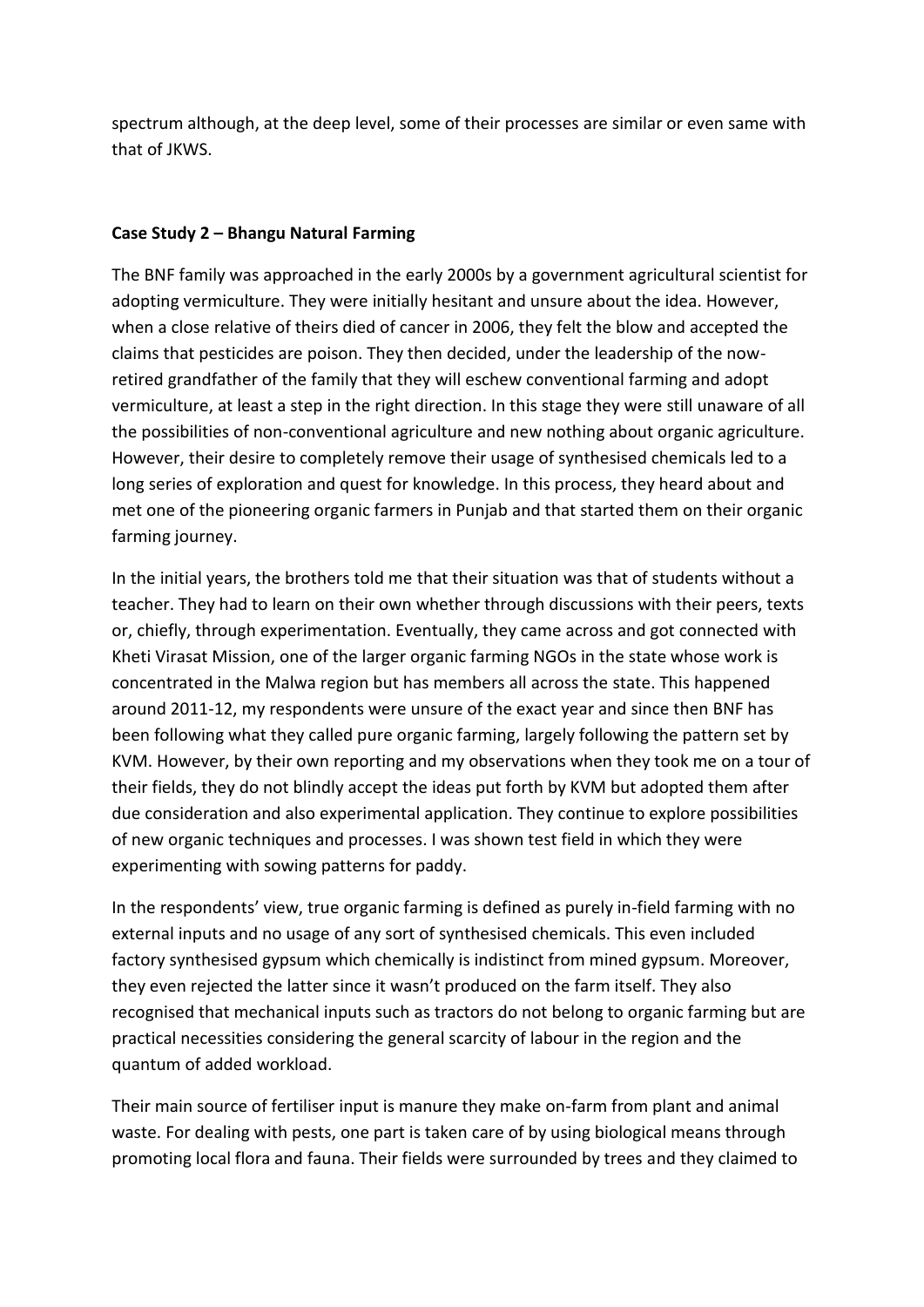actively plant trees as a social and environment benefit across the village, in the process creating habitat for the natural predators of the pests and also helping the environment in general. Of all the people I talked to, BNF were the most environmentally conscious and taking care of the environment wasn't secondary to other concerns for them, but rather parallel. They were also the most aware, or at least the most readily forthcoming without prompting, of the various species of flora and fauna in the local area, how the local biome functioned as a system and how each part worked.

In my assessment, another part of pest control as well as the entire organic farming enterprise was that they absorbed a lot of the costs. They have a contracted chicken farm which provided an alternate source income during their transition years and continues to provide added income. They are also a well-established player in the market earning a decent premium for their produce that they largely sell on their own by word of mouth to a dedicated customer base (which includes jaggery they market under their own brand) or irregularly a couple times a year in the Sunday organic markets organised by KVM in nearby Jalandhar. They appeared to be reasonably well-off with plans to break down some of the buildings on their lands to construct a better and updated farmhouse for the family. I concluded that their income is sufficient for their basic needs and some luxuries and therefore they have fewer requirements for economic efficiency from their practices of organic farming. They also reported that in the initial years when they were still going through conversion and weren't established, they chose to bear the economic costs because the moral and health costs of continuing with conventional agriculture were unacceptable to them.

The last, but not less significant, part of pest control occurred through the usage of asafoetida (hing) in its latex form which they sourced from outside the farm, diluted with water and sprayed on the fields. This usage of hing struck me, firstly, because I hadn't come across this anywhere else, even in literature and it appeared to be something they had discovered and developed entirely on their own. More importantly, they seemed to be contradicting their own philosophy of organic farming since however unprocessed their hing is being used in its original latex form rather than dried crystals or powders, it is still a nonfarm source. On being pressed, the conversation entered a phase of awkward, unsure silence so I decided to quickly move on from that line of questioning. I would like more data on this point but my fleeting conclusion is that, at least at some level, they have become ideological about organic farming in that they have stopped asking further questions or delving into uncertain areas, they seem to have developed answers that are, consciously or more like unconsciously, comfortable sticking to. In this they are echoing a number of nonadopters who are, it can be argued, similarly sticking to conventional farming out of convenience of having already been socialised to that particular system. Having been through a traumatic experience and then a difficult transition period and now having achieved success, commercially and ideationally, they have achieved a state they are comfortable in. This is not to say there is no innovation or exploration taking place, it is, but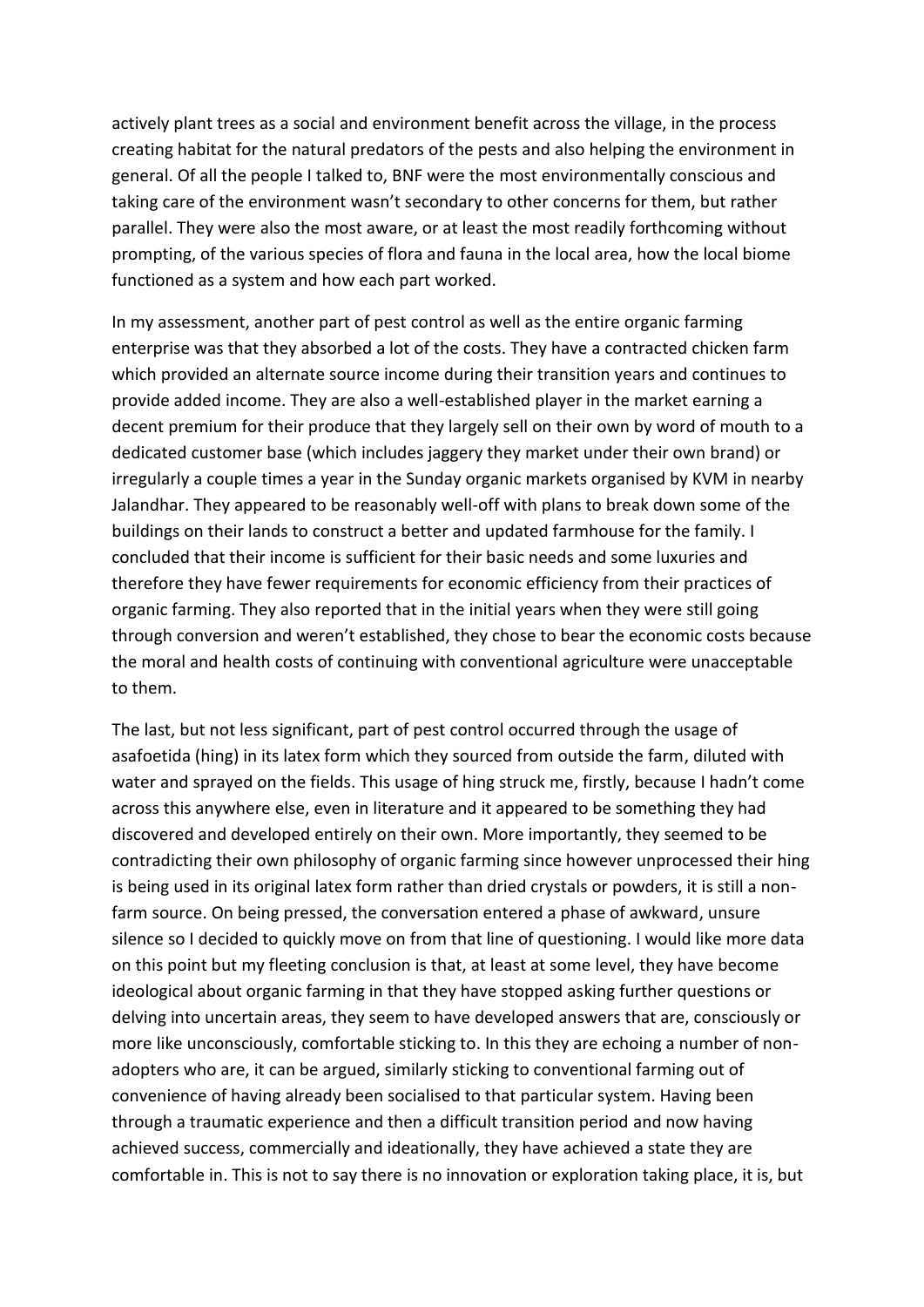in my view, it is restricted to applications within the boundaries of the larger ideology/discourse/understanding they have of organic farming.

In the same vein, on being asked their opinions of JKWS, they said such organisations are also not really doing organic farming, that they are not true to the principles, and as an example, they said that some of their farmers would be doing partial organic farming, alluding indirectly to an oft-reported trend of some farmers to fraud the certification process by getting certified on a part of their land and using that certificate to sell produce from the entirety of their landholding. I must add the disclaimer here that JKWS seeks certification only for those farmers' fields who have converted their entire landholding to organic/sustainable. Crucially, this point was made before any mention of this in my interviews with Varun and in a later interview I was able to confirm this fact from the latter even though the analysis, rationale and judgement of the fact differed greatly between the two sets of respondents. Regardless of the factuality (or not) of allusion to fraud, the BNF's main point in reporting this fact was that one cannot be an organic farmer partially, it is a binary situation. Following their metaphor of poisoning the body, taking lesser poison doesn't mean one has become poison-free. Although, they also admitted that their farm is still a quarter poisoned because the air is polluted and the synthesised chemicals leach into their fields from neighbouring one via water or wind. However, that is not something they have a control over and I agree.

As a further marker of their subscription to a particular, in part self-developed, idea of organic farming, they reported that they do not trust the certification process whatsoever particularly since they once tried to get certified but the certifying company folded midway. Since then, having been associated with KVM and through the organisation with like-minded farmers across the state, their distrust of certification has only intensified to a principled opposition claiming that the certification process is on the one hand heavily prone to fraud (even if you have applied fairly, a certificate doesn't guarantee that the produce will continue to be fully and purely organic) and on the other that it doesn't go far enough since it allows certain practices that are, in the respondents' views, non-organic.

It was my overall assessment that the BNF family have managed to discover and establish themselves in a particular socio-economic niche with respect to organic farming and the system as they advocate and enact works quite well for them but it might not be scalable, even in part. They are a particular mix of personal motivations, individual personalities, historical incidents and social location/networks and it is the entirety of all of these that allowed them to be so successful while sticking to their ideological guns. As an example of personal motivations, the parents of the cousin who died of cancer had a markedly opposite reaction to the death than the BNF family. Unlike the latter, the deceased's immediate family blamed his death on "mata ka shraap", in order words, to bad luck or a godly curse. In their rationality that was a far more reasonable explanation than the one which claimed that the entire system of agriculture as it is prevalent is faulty and actually poisonous which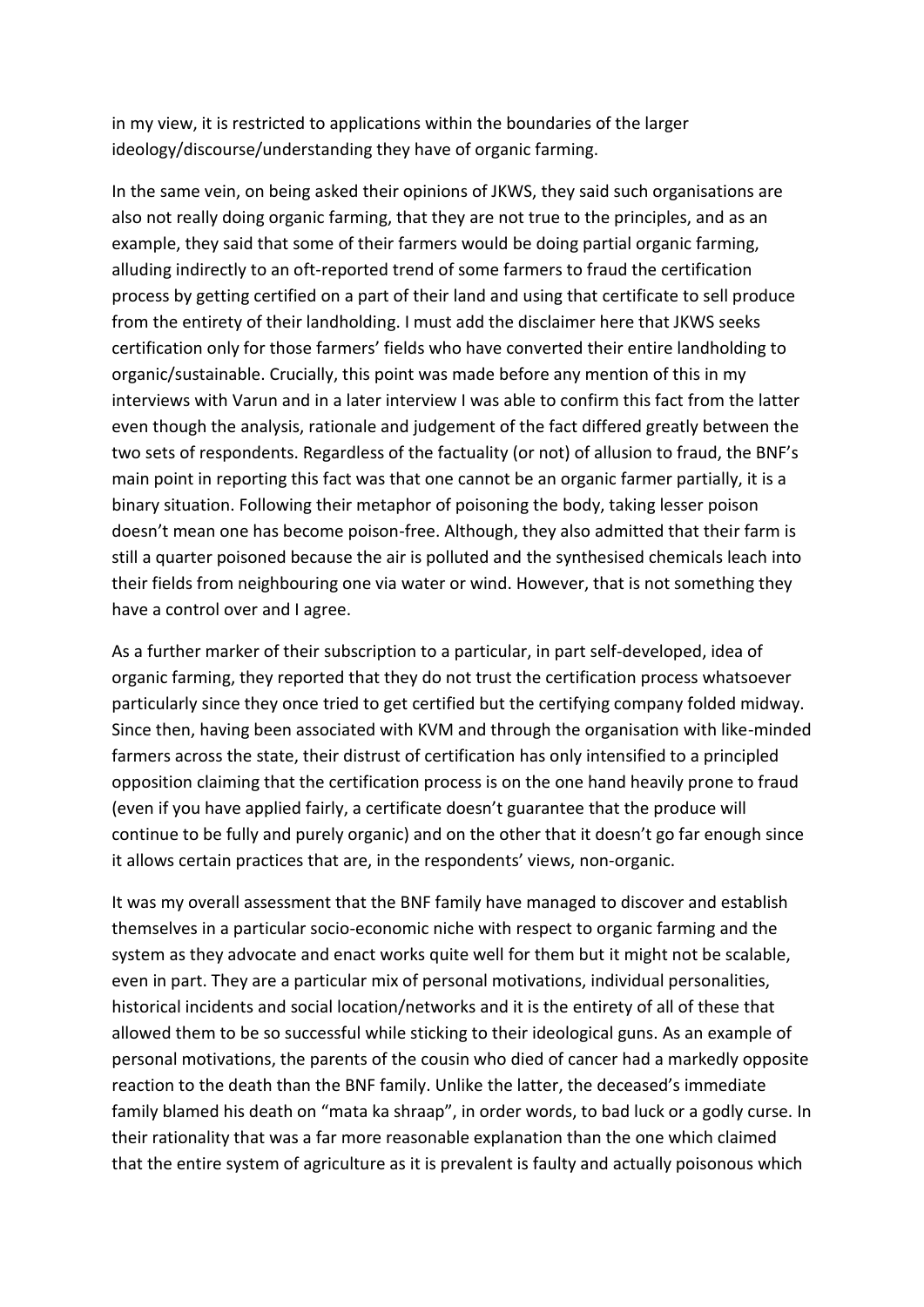the BNF family were beginning to adopt. Similarly, difference of rationalities, and not just practical concerns, exists between the BNF family and JKWS.

On the more practical side of affairs, the BNF family is also one of the relatively early adopters of organic farming, especially in the Doaba reagion (as compared to the more recent boom in consciousness about organic production and produce) allowing them an early mover advantage to establish their credentials which obviated the need for a certificate. They are trusted by a dedicated group of customers who are of sufficiently large number to provide a good income.

### **Conclusion**

The two sets of respondents, while adopting starkly different approaches to organic farming, are successful in their own ways. The BNF family can be said to be fully and successfully established in their niche and are quite successful as seen from the lack of any expression of particular immediate concerns and worries in their responses. They were quite sanguine about their situation, expressing distress only about the general state of affairs. JKWS, while not fully established yet, has shown success in what they have done so far with increasing numbers joining them and their current practices bearing fruits. More importantly, they display a potential for further successes.

While there are considerable surface level, and even some deep level, differences between two sets of respondents, I wish to highlight the deep level similarities I found in the two that I feel might have contributed to their own successes.

In both cases, education, whether formal institutionalised type or informal self-education through various sources, formed a crucial factor in their decision to shift to organic agriculture, to continue with it despite difficulties and to keep finding innovative solutions. Crucially, albeit to varying degrees, this education isn't over but is complemented by a learning drive that sees them continue to push towards greater knowledge and experimentation. The BNF family are still experimenting with particular techniques, even inventing some, and are also avid readers of multiple text sources.

As the scientist at the Centre of Excellence argued, conventional farming is safe so long as one pays attention to proper procedures and details of usage of synthesised chemicals and associated farming practices. A trend that emerged in a number of my conversations is that a large number of farmers in Punjab actually do very little hands-on work in the fields; at most they might drive a tractor for an hour two. Most of the on-farm labour is provided by migrant labourers. It is something that needs to studied separately but I believe that most of those people are conventionally socially identified as 'farmers' in Punjab are either just landholders (jimmidar in the local parlance which connotatively seemed to be closer to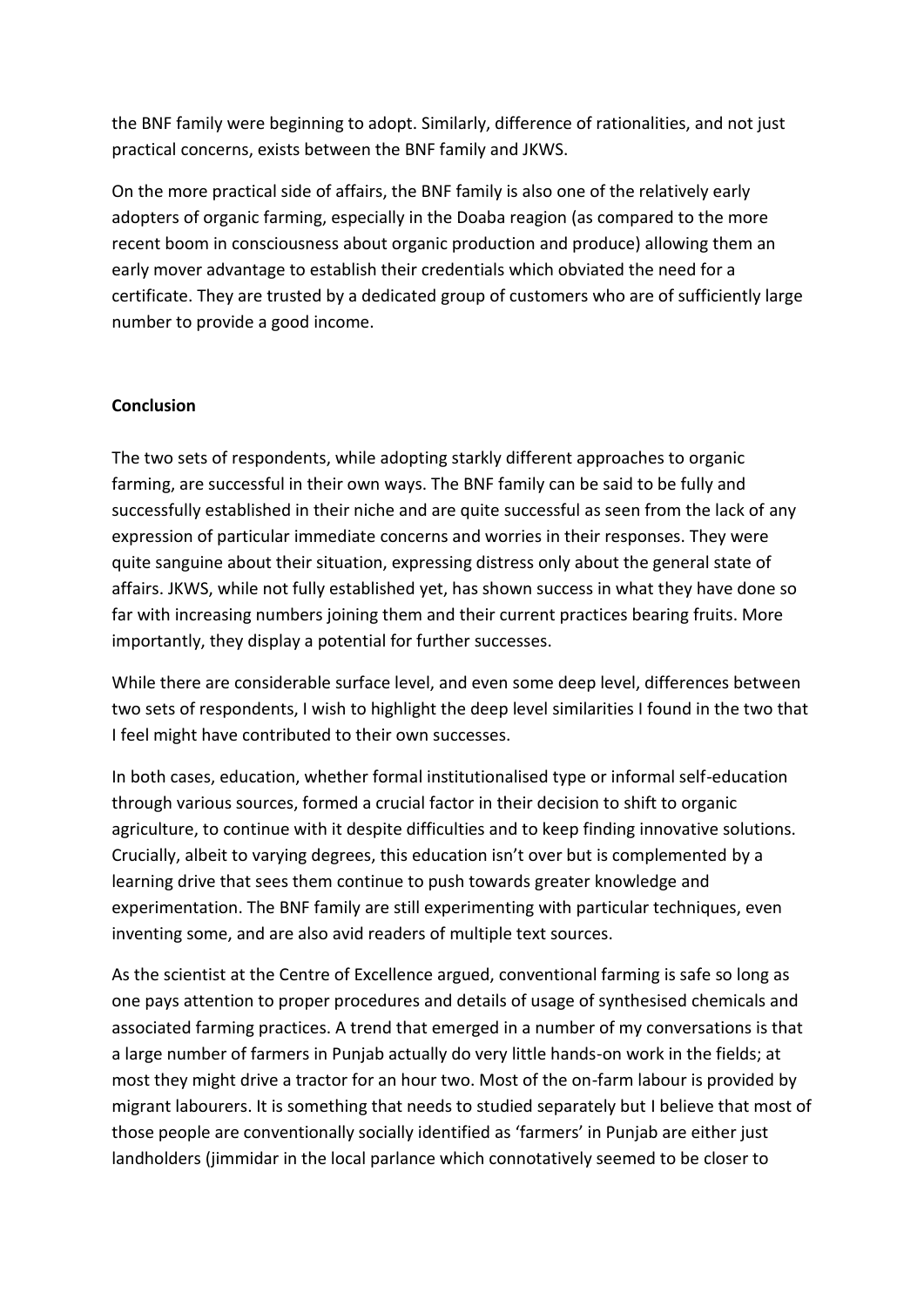farmer than landlord) leasing out their lands or even when their income does come from farming, are more in the nature of de facto farm-managers than actual farm-workers.

As a result, the scientist told me that there develops a lack of attention to detail and fine care in the actual farming practice. The labourers are interested in getting just enough work done to earn their pay with little concern for the land itself and the farmers are interested in a general level of work which provides them produce and conduct minimal oversight and monitoring. While the scientist was mentioning this with respect to pesticide usage, other sources corroborated this trend in activities such as planting or weeding. The weeding example, in particular, was quite visible in a number of fields I visited.

In contrast to this general trend, both sets of respondents in my case studies were actively involved in the day to day work on the fields, often doing the jobs that would otherwise be assigned to labourers, or doing them alongside. On one visit, I did see one member of the BNF family 'get his hand dirty' and in the case of JKWS, I am convinced that their model can only work with active, hands-on attention to details because that is the prime area for efficiency maximisation that allows the same for others. Watering has to be done a particular way and the beds have to be made just so without which the entire plan wouldn't work. This point was further supported by statements from both sets in which they said that organic farming requires attention to detail and you cannot do it perfunctorily.

Overall, regardless of the technique, organic or conventional, and ideological/moral inclinations, a farm system is sufficiently complex that hands-on approach is needed to make it a success. Along with this, a learning drive promoting continuous education of any sort is also essential to figure out solutions to new challenges and discovering and adapting to more and more complexities. This, I would say applies to all participants in the agricultural eco-system. One very common feature was that depending on the socialprofessional location, each person I would talk to would blame one of the others in the ecosystem for the dismal state of affairs of agriculture in the state. I tried but I couldn't actually identify a single, primary source of fault. It seemed that somewhere, everyone had a hand in the faults of system without necessarily being directly responsible.

Attention to detail, education and learning drive are not, I am sure, the complete list of requirements for reforming the agricultural eco-system, but based on my fieldwork, I am convinced they need to be present in approaches from any of the sides involved. The government and the scientists do not have a more privileged perspective, just a parallel distinct one. Whatever the actual contours of a solution, and it could still very well be BNF still organic farming or JKWS style sustainable farming or something entirely different, to deal with the complexity of the system these three elements would be necessary.